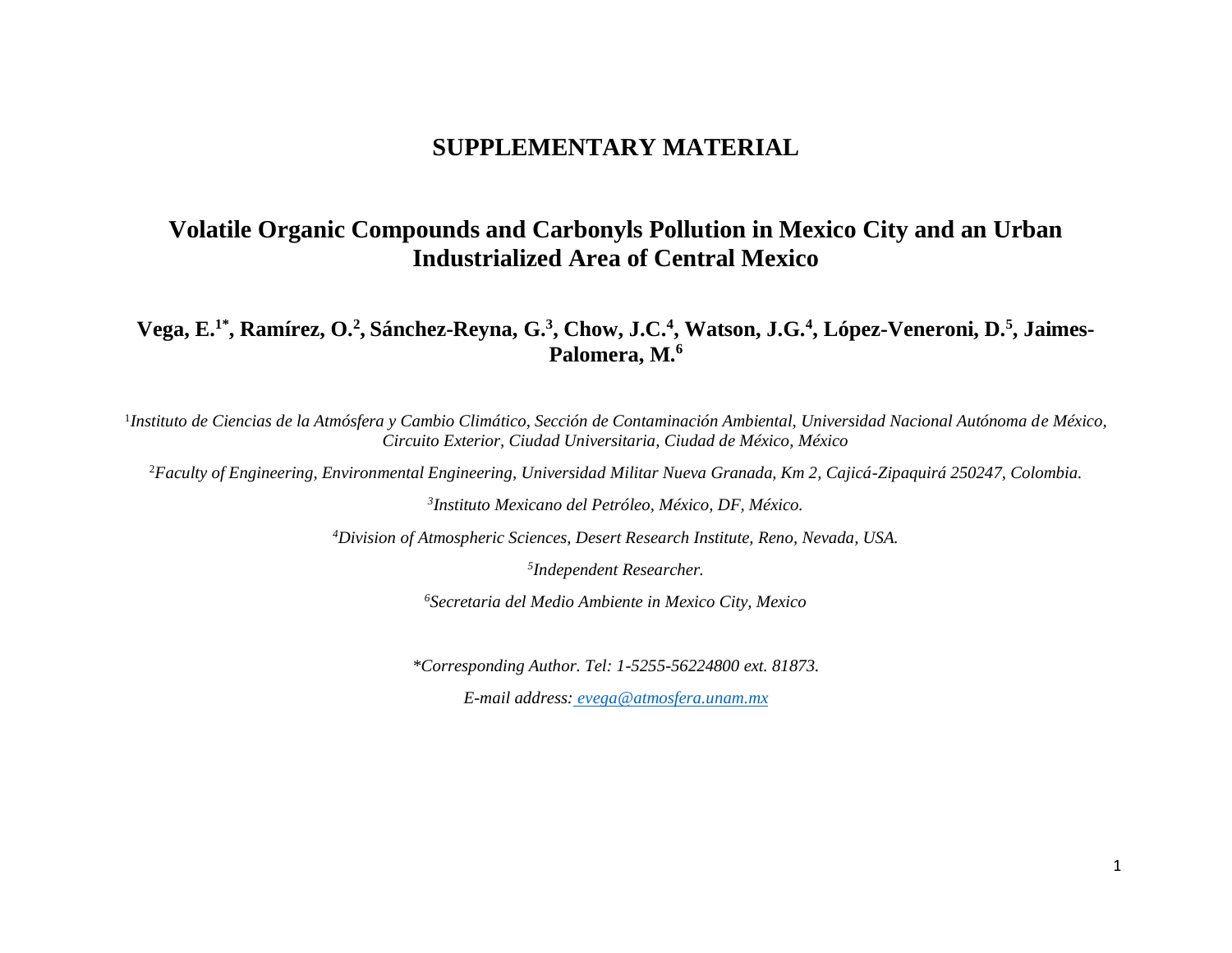

Figure S1: Comparison of VOC source profile between Mugica-Alvarez et al (2020) and Vega et al (2000).

- Mugica-Alvarez, V., Martínez-Reyes, C.A., Santiago-Tello, M., Martínez-Rodríguez, I., Gutiérrez-Arzaluz, M., Figueroa-Lara, J.J., (2020). Evaporative volatile organic compounds from gasoline in Mexico City: Characterization and atmospheric reactivity. Energy Reports, 6, 825-830. doi.org/10.1016/j.egyr.2019.11.010.
- Vega, E., Mugica, V., Carmona, R., Valencia, E., (2000). Hydrocarbon source apportionment in Mexico City using the chemical mass balance receptor model. Atmospheric Environment, 34, 4121-4129.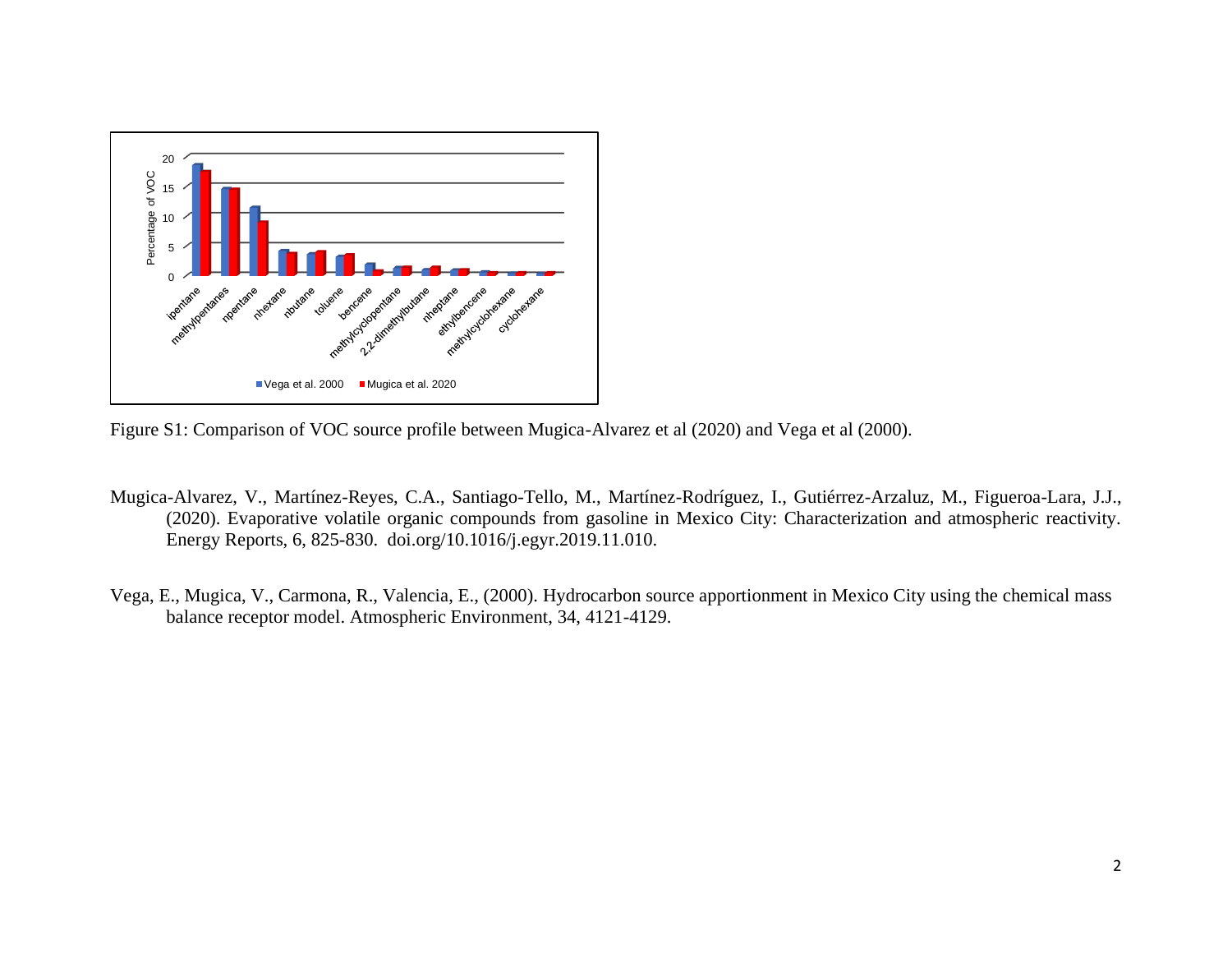|                             |                   | This study      |                          | Mexico City              |                    |                         | Other studies        |                          |                          |                        |  |  |  |
|-----------------------------|-------------------|-----------------|--------------------------|--------------------------|--------------------|-------------------------|----------------------|--------------------------|--------------------------|------------------------|--|--|--|
|                             |                   | Industrial area | Residential<br>2003      | Downtown<br>2003         | Industrial<br>2003 | <b>Services</b><br>2003 | China                | <b>USA</b>               | <b>Brazil</b>            | Greece                 |  |  |  |
| Compound                    | JAS               | <b>TEP</b>      | Southwest                | Central                  | Northeast          | Southeast               | Feng et<br>al., 2004 | Zhang et<br>al., 1994    | Gosejean<br>et al., 2002 | Bakeas et<br>al., 2003 |  |  |  |
| Formaldehyde                | 26.5              | 20.0            | 16.5                     | 15.7                     | 17.9               | 22.3                    | 13.7                 | 15.4                     | 10.8                     | 17.2                   |  |  |  |
| Acetaldehyde                | 14.2              | 13.2            | 7.3                      | 7.3                      | 7.3                | 10.9                    | 8.3                  | 4.8                      | 10.4                     | 15.1                   |  |  |  |
| Acetone                     | 17.9              | 18.0            | 13.3                     | 13.0                     | 29.9               | 26.3                    | 17.8                 | $\qquad \qquad -$        | 4.1                      | 13.7                   |  |  |  |
| Propionaldehyde             | 1.7               | 1.5             | 9.6                      | 7.7                      | 10.1               | 11.0                    | 1.9                  | 3.0                      | 1.1                      | 2.0                    |  |  |  |
| Crotonaldehyde              | 1.1               | 1.4             | —                        | $\overline{\phantom{m}}$ | $\qquad \qquad -$  | $\qquad \qquad -$       | 0.15                 | $\qquad \qquad -$        | 0.3                      | 1.8                    |  |  |  |
| 2-Butanone+<br>Methacrolein |                   |                 | $\overline{\phantom{0}}$ | 3.9                      | 7.4                | 32.2                    | 5.0                  | $\qquad \qquad -$        | 1.4                      | $\qquad \qquad -$      |  |  |  |
| n-Butyraldehyde             | $\qquad \qquad -$ | 0.2             |                          |                          |                    |                         | 1.4                  | 1.5                      | 0.5                      |                        |  |  |  |
| Benzaldehyde                |                   |                 |                          |                          |                    | —                       | 1.2                  | 1.1                      | 1.1                      | 1.6                    |  |  |  |
| Iso-Valeraldehyde           |                   |                 |                          | $\overline{\phantom{m}}$ | 9.3                | $\qquad \qquad -$       | 0.6                  | 1.3                      | 0.3                      |                        |  |  |  |
| Valeraldehyde               | —                 |                 |                          | $\overline{\phantom{m}}$ |                    | -                       | 1.0                  | 2.8                      | 0.3                      |                        |  |  |  |
| o-m-p-Tolualdehyde          | —                 |                 |                          | $\overline{\phantom{0}}$ | 7.7                | 19.1                    | 0.9                  | $\qquad \qquad -$        | 0.4                      | 6.2                    |  |  |  |
| Hexaldehyde                 | —                 | 0.6             |                          | 12.5                     | 15.4               | 17.9                    | 0.4                  | $\overline{\phantom{0}}$ | 0.3                      | 3.2                    |  |  |  |
| $\sum$ Carbonyl compounds   | 61.4              | 54.9            | 46.7                     | 60.1                     | 105.0              | 139.7                   | 52.4                 | 29.9                     | 31.0                     | 60.8                   |  |  |  |

Table S1. Comparison of average carbonyl compounds ( $\mu$ g m<sup>-3</sup>) 07:00 to 19:00 local time in the Tula industrial corridor with those reported (6:00 to 9:00 local time) in China, USA, Brazil, Greece and Mexico City.

Southwest, Pedregal, Residential, lightly traveled; Central, Merced, residential-commercial, heavily traveled; Northeast, Xalostoc, industrial, heavily traveled, diesel vehicles; Southeast, Iztapalapa, residential, services, heavily traveled, diesel vehicles.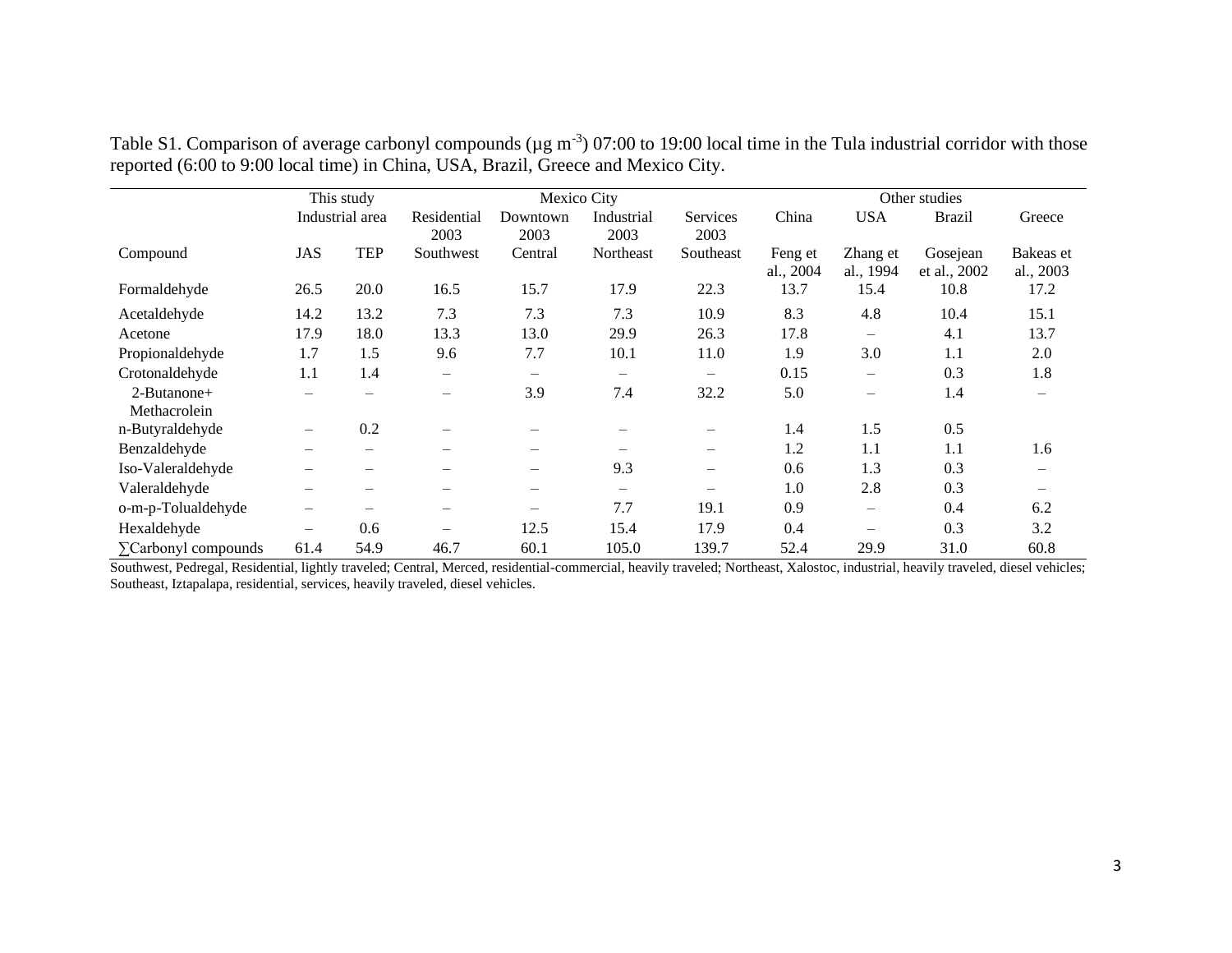|                                                                                 | $\rm F$ 1                                                    | $\%$                                 | $\rm F$ 2                                                     | $\%$                                 | F <sub>3</sub>                                                    | $\%$                 | F <sub>4</sub>                                                        | $\%$                                  | F <sub>5</sub>                                         | $\%$                                 | F <sub>6</sub>                                                | $\%$                         | F <sub>7</sub>                                              | $\%$                                 |
|---------------------------------------------------------------------------------|--------------------------------------------------------------|--------------------------------------|---------------------------------------------------------------|--------------------------------------|-------------------------------------------------------------------|----------------------|-----------------------------------------------------------------------|---------------------------------------|--------------------------------------------------------|--------------------------------------|---------------------------------------------------------------|------------------------------|-------------------------------------------------------------|--------------------------------------|
| <b>JASSO</b>                                                                    | Formaldehyde                                                 | 6.81                                 | Ethanol                                                       | 13.42                                | Formaldehyde                                                      | 7.29                 | Ethanol                                                               | 10.52                                 | Ethanol                                                | 8.43                                 | nOctane                                                       | 5.04                         | 124TriMeBenz                                                | 10.63                                |
| (JAS)                                                                           | Pentane                                                      | 6.80                                 | nPentane                                                      | 5.77                                 | Acetaldehyde                                                      | 6.71                 | Formaldehyde                                                          | 4.50                                  | Acetone                                                | 5.40                                 | 2MePentane                                                    | 4.38                         | Isoprene                                                    | 6.89                                 |
|                                                                                 | Acetone                                                      | 5.67                                 | 1Pentene                                                      | 5.77                                 | Acetone                                                           | 6.23                 | c2Butene                                                              | 4.40                                  | Propane                                                | 5.21                                 | iPentane                                                      | 4.30                         | 2MePentane                                                  | 6.16                                 |
|                                                                                 | Acetaldehyde                                                 | 5.33                                 | Toluene                                                       | 4.94                                 | Ethanol                                                           | 5.87                 | Propene                                                               | 4.05                                  | Formaldehyde                                           | 5.18                                 | nNonane                                                       | 4.14                         | 3MeHexane                                                   | 6.12                                 |
|                                                                                 | nButane                                                      | 4.64                                 | Acetone                                                       | 4.45                                 | nButane                                                           | 5.05                 | Benzene                                                               | 3.99                                  | Acetaldehyde                                           | 4.89                                 | nHeptane                                                      | 4.05                         | 1Bute+iButylene                                             | 5.60                                 |
|                                                                                 | Propene                                                      | 4.43                                 | Formaldehyde                                                  | 4.16                                 | Styrene                                                           | 4.80                 | nButane                                                               | 3.97                                  | nPentane                                               | 4.57                                 | 3MeHexane                                                     | 4.00                         | t2Butene                                                    | 4.78                                 |
|                                                                                 | 124TriMeBenz                                                 | 3.84                                 | nHexane                                                       | 4.08                                 | Toluene                                                           | 3.86                 | Acetone                                                               | 3.79                                  | Acetylene                                              | 4.35                                 | nHexane                                                       | 3.41                         | Formaldehyde                                                | 4.19                                 |
|                                                                                 | Ethane                                                       | 3.75                                 | Acetaldehyde                                                  | 4.01                                 | 3MePentane                                                        | 3.75                 | Toluene                                                               | 3.75                                  | nButane                                                | 4.18                                 | nDecane                                                       | 3.37                         | iPentane                                                    | 4.08                                 |
|                                                                                 | Acetylene                                                    | 3.30                                 | Propene                                                       | 3.99                                 | $m/pX$ ylene                                                      |                      | 3.66 Propane                                                          | 3.61                                  | Isoprene                                               | 4.07                                 | Formaldehyde                                                  | 3.25                         | nButane                                                     | 3.74                                 |
|                                                                                 | m/pXylene                                                    | 3.24                                 | iPentane                                                      | 3.62                                 | EthylBenzene                                                      | 3.54                 | nHexane                                                               | 3.54                                  | Propene                                                | 3.40                                 | Ethane                                                        | 3.23                         | Toluene                                                     | 3.11                                 |
|                                                                                 | Ethylene                                                     | 3.20                                 |                                                               |                                      | Propane                                                           |                      | 3.18 Acetaldehyde                                                     | 3.45                                  | Toluene                                                | 3.37                                 | 1Bute+iButylene                                               | 3.21                         |                                                             |                                      |
|                                                                                 | 2Me2Butene                                                   | 3.03                                 |                                                               |                                      |                                                                   |                      | nPentane                                                              | 3.32                                  | iButane                                                | 3.00                                 | Acetone                                                       | 3.06                         |                                                             |                                      |
|                                                                                 |                                                              |                                      |                                                               |                                      |                                                                   |                      |                                                                       |                                       |                                                        |                                      | Acetaldehyde<br>m/pXylene                                     | 2.97<br>2.83                 |                                                             |                                      |
| <b>SOURCE</b>                                                                   | <b>LDV EX</b>                                                |                                      | <b>OIL REF</b>                                                |                                      | PLAST MAN                                                         |                      | POWER PLANT/IND<br><b>SOLV</b>                                        |                                       | LPG/FOOD C                                             |                                      | <b>HDV EX</b>                                                 |                              | LDV EV/BIO                                                  |                                      |
| $\frac{0}{0}$<br>contribution<br>Q (Robust)<br>343.686<br>$Q$ (true)<br>346.273 | 13.3                                                         |                                      | 15.4                                                          |                                      | 14.2                                                              |                      | 13.4                                                                  |                                       | 18.1                                                   |                                      | 19.1                                                          |                              | 6.5                                                         |                                      |
| <b>TEPEJI</b><br>(TEP)                                                          | iButane<br>c2Butene<br>3MePentane<br>nButane<br>Formaldehyde | 7.11<br>6.74<br>6.56<br>6.36<br>6.31 | Formaldehyde<br>Acetone<br>nNonane<br>Acetaldehyde<br>nOctane | 6.13<br>5.78<br>5.77<br>4.98<br>4.88 | c2Butene<br>3MePentane<br>Formaldehyde<br>Acetaldehyde<br>Acetone | 6.73<br>5.94<br>5.83 | 7.29 Propene<br>6.89 Propane<br>3MePentane<br>nButane<br>Formaldehyde | 10.44<br>6.52<br>6.42<br>5.75<br>5.72 | nPentane<br>Ethylene<br>Ethane<br>iPentane<br>nHeptane | 6.86<br>5.81<br>4.86<br>4.75<br>4.29 | Ethanol<br>Formaldehyde<br>Acetaldehyde<br>Acetone<br>nButane | 6.36<br>5.97<br>5.31<br>5.06 | 8.54 Propane<br>nButane<br>Toluene<br>3MePentane<br>Acetone | 9.88<br>6.06<br>5.55<br>5.16<br>4.81 |
|                                                                                 | Propane                                                      | 5.83                                 | Propane                                                       | 4.88                                 | c2Pentene                                                         | 5.60                 | c2Butene                                                              | 5.33                                  | Acetaldehyde                                           | 4.06                                 | c2Butene                                                      | 4.75                         | Formaldehyde                                                | 4.77                                 |
|                                                                                 | Acetone                                                      | 5.70                                 | 3MePentane                                                    | 4.31                                 | Isoprene                                                          |                      | 4.81 Acetone                                                          | 5.27                                  | nHexane                                                | 4.03                                 | Styrene                                                       | 4.30                         | 22DiMeButane                                                | 4.51                                 |
|                                                                                 | Acetaldehyde                                                 | 5.09                                 | Crotonaldehid<br>$\mathbf{o}$                                 | 4.18                                 | iButane                                                           | 4.50                 | Toluene                                                               | 4.99                                  | Propionaldeh                                           | 3.99                                 | $m/pX$ ylene                                                  | 4.24                         | c2Pentene                                                   | 3.75                                 |
|                                                                                 | Toluene<br>Propene                                           | 3.33<br>3.23                         | nButane<br>Toluene<br>Acetylene                               | 4.02<br>3.85<br>3.71                 | Propane<br>nButane                                                | 4.14<br>3.88         | iButane                                                               | 4.42                                  | Toluene<br>Acetone<br>3MePentane<br>2MePentane         | 3.74<br>3.63<br>3.53<br>3.33         | 3MePentane<br>iPentane<br>nDecane                             | 3.81<br>3.14<br>3.02         | Acetaldehyde<br>c2Butene<br>iButane                         | 3.69<br>3.60<br>3.59                 |
| <b>SOURCE</b>                                                                   | <b>IND SOLV</b>                                              |                                      | <b>HDV EX</b>                                                 |                                      | LDV EV/BIO                                                        |                      | LPGD/<br><b>IND COAT</b>                                              |                                       | <b>LDV EX</b>                                          |                                      | PLAST MAN                                                     |                              | LPG/FOOD C                                                  |                                      |
| $\frac{0}{0}$<br>contribution<br>Q (Robust)<br>485.134<br>$Q$ (true)<br>492.211 | 14.4                                                         |                                      | 12.2                                                          |                                      | 14.8                                                              |                      | 14.2                                                                  |                                       | 13.3                                                   |                                      | 16.1                                                          |                              | 15.0                                                        |                                      |

Table S2. Positive Matrix Factorization (PMF) for VOCs and carbonyls at the Jasso and Tepeji sites during 2006 (07:00-19:00 LT)<sup>a</sup>.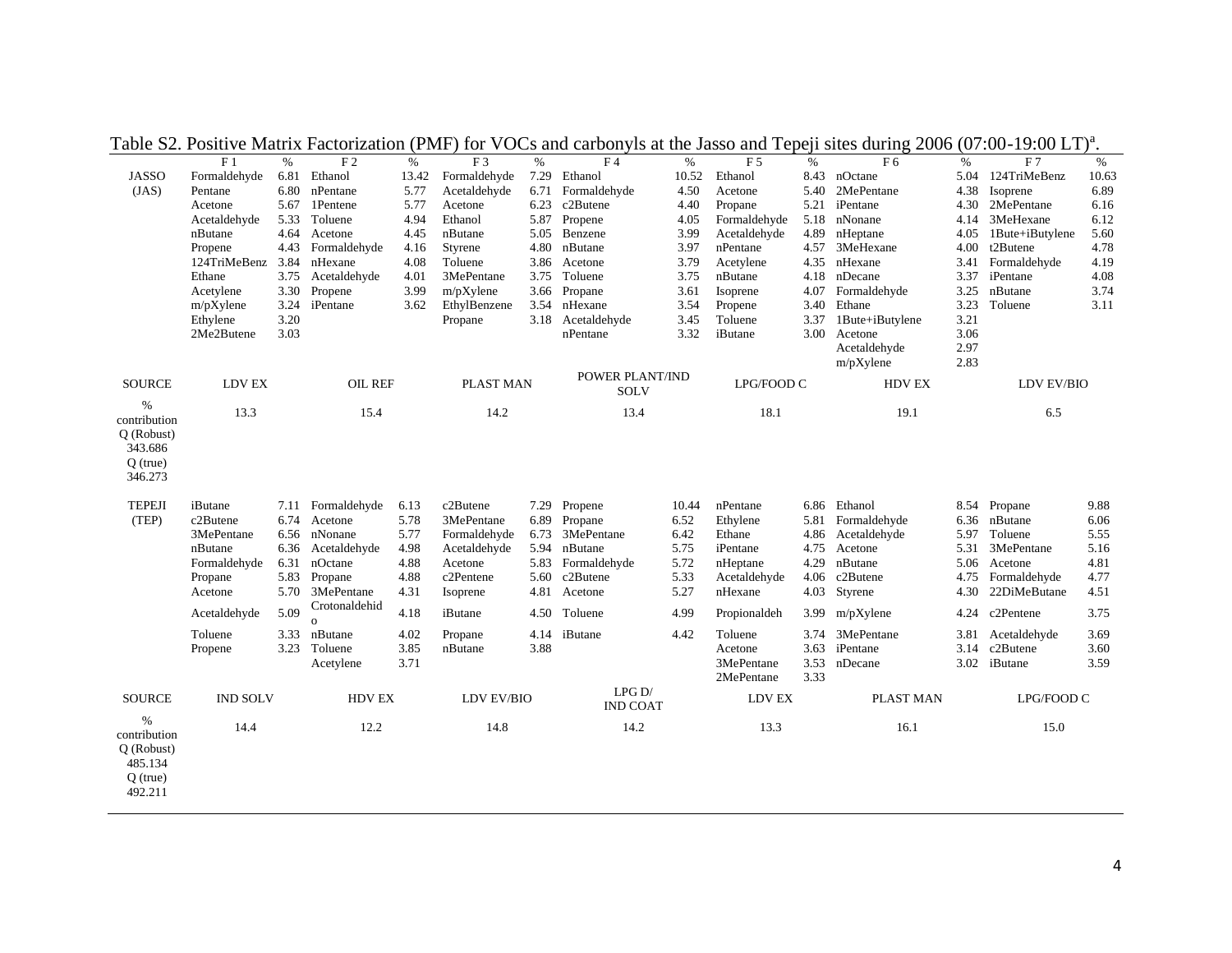<sup>a</sup>The best solution was chosen based on the fitting criteria such as Qs values, errors, correlation coefficients between estimated and measured values, G-space, along with use of rotational tools. The physical meaning of factors is also considered. The factor profiles and contributions are derived by the PMF model minimizing the objective function Q, which is a critical parameter for PMF. The model results display two versions of  $Q$ ,  $\overline{Q}$  true (goodness of fit parameter calculated with all measurements), and  $\overline{Q}$  robust which is calculated excluding samples not fit by the model, defined as samples for which the uncertainty-scales residuals > 4. Q robust is used as a critical parameter for choosing the optimal run from the multiple runs.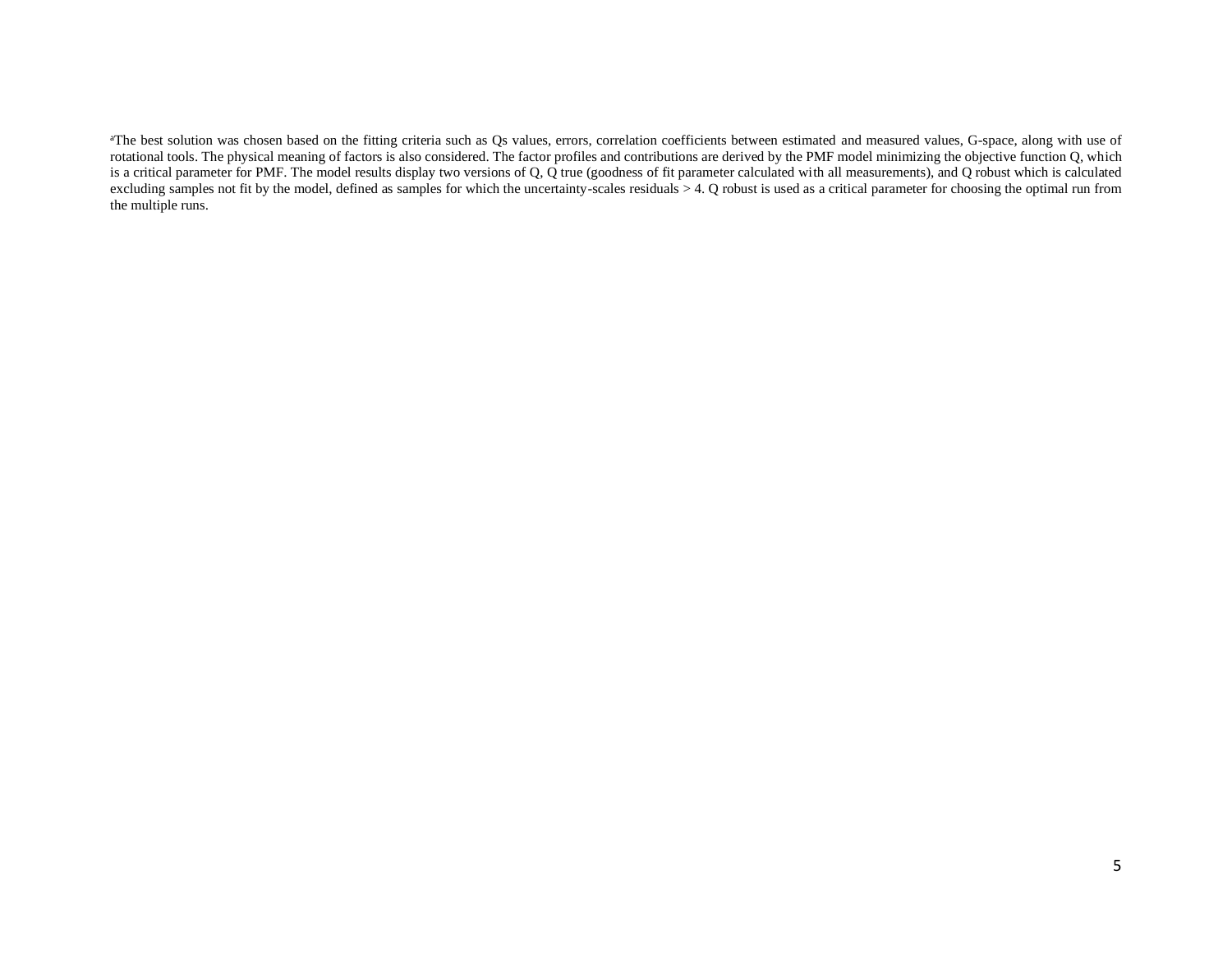|                    |                 |       | $\alpha$       | .     | , vvvac un     |      |                 |       | $1.1000$ and $1.11$ |       | 000101100<br>. | $-1$ , |                   |       |
|--------------------|-----------------|-------|----------------|-------|----------------|------|-----------------|-------|---------------------|-------|----------------|--------|-------------------|-------|
|                    | F <sub>1</sub>  | $\%$  | F <sub>2</sub> | $\%$  | F <sub>3</sub> | $\%$ | F <sub>4</sub>  | $\%$  | $\rm F$ 5           | $\%$  | F <sub>6</sub> | $\%$   | F <sub>7</sub>    | $\%$  |
| <b>JASSO</b>       |                 |       |                |       |                |      |                 |       |                     |       |                |        |                   |       |
| (JAS)              | 124TriMeBenzene | 10.30 | Ethanol        | 26.80 | Propane        | 8.89 | Ethanol         | 25.90 | Propane             | 10.64 | nOctane        | 6.83   | Ethanol           | 14.62 |
|                    | nButane         | 8.09  | Toluene        | 9.60  | Ethanol        | 7.41 | c2Butene        | 8.79  | Ethanol             | 8.80  | iPentane       | 6.13   | nPentane          | 8.32  |
|                    | iPentane        | 6.90  | t2Butene       | 6.28  | Toluene        | 5.42 | iPentane        | 6.14  | 3MeHeptane          | 7.51  | nHexane        | 5.37   | 124TriMeBenzene   | 5.21  |
|                    | Propane         | 6.89  | iPentane       | 5.61  | Styrene        | 4.93 | Benzene         | 4.42  | Acetylene           | 6.75  | nPentane       | 4.97   | iPentane          | 4.97  |
|                    | Acetylene       | 6.51  | Propene        | 5.56  | $m/pX$ ylene   | 4.45 | Propene         | 3.92  | nButane             | 6.52  | nNonane        | 4.88   | 1Butene+iButylene | 4.64  |
|                    | Toluene         | 5.22  | nHexane        | 5.06  | iButane        | 4.38 | nButane         | 3.85  | 2Me2Butene          | 6.09  | nHeptane       | 4.84   | Isoprene          | 3.94  |
|                    | Propene         | 4.28  |                |       | 2MePentane     | 4.38 | Toluene         | 3.84  | Toluene             | 4.99  | Ethane         | 4.67   | c2Butene          | 3.57  |
|                    | Ethane          | 3.78  |                |       | iPentane       | 4.35 |                 |       | iButane             | 4.42  | Propene        | 4.48   | Toluene           | 3.23  |
|                    | $m/pX$ ylene    | 3.70  |                |       | 3MePentane     | 4.11 |                 |       |                     |       | nDecane        | 4.37   | CycloHexane       | 2.99  |
|                    |                 |       |                |       | nButane        | 3.94 |                 |       |                     |       | MeCyHexane     | 4.06   | iButane           | 2.88  |
|                    |                 |       |                |       | 3MeHexane      | 3.83 |                 |       |                     |       | Ethanol        | 3.38   |                   |       |
| <b>SOURCE</b>      | <b>LDV EX</b>   |       | OIL REF        |       | PLAST MAN      |      | <b>IND SOLV</b> |       | LPG/FOOD C          |       | HDV EX         |        | LDV EV/BIO        |       |
| % contribution     | 12.6            |       | 13.9           |       | 19.9           |      | 9.3             |       | 14.7                |       | 17.3           |        | 12.3              |       |
| O (robust) 288.103 |                 |       |                |       |                |      |                 |       |                     |       |                |        |                   |       |
| Q (true) 300.041   |                 |       |                |       |                |      |                 |       |                     |       |                |        |                   |       |
|                    |                 |       |                |       |                |      |                 |       |                     |       |                |        |                   |       |
| <b>TEPEJI</b>      |                 |       |                |       |                |      |                 |       |                     |       |                |        |                   |       |
| (TEP)              | c2Butene        | 10.31 | Propane        | 10.95 | c2Pentene      | 8.83 | Propene         | 16.61 | nPentane            | 8.39  | Ethanol        | 12.65  | Propane           | 9.08  |
|                    | 3MePentane      | 9.37  | nNonane        | 7.89  | Propane        | 8.33 | Propane         | 9.17  | Ethane              | 6.61  | c2Butene       | 7.76   | 3MePentane        | 8.89  |
|                    | Propene         | 8.94  | nOctane        | 7.87  | 3MePentane     | 7.30 | 3MePentane      | 8.50  | Ethylene            | 6.58  | Styrene        | 7.43   | iPentane          | 8.49  |
|                    | iButane         | 8.13  | c2Butene       | 7.28  | nButane        | 6.34 | nButane         | 8.28  | iPentane            | 6.14  | 3MePentane     | 7.20   | c2Butene          | 8.45  |
|                    | nButane         | 6.26  | iButane        | 4.56  | Toluene        | 6.01 | iButane         | 8.13  | nHexane             | 5.55  | nButane        | 6.32   | nButane           | 8.27  |
|                    | Propane         | 4.28  | nButane        | 4.43  | c2Butene       | 5.86 | c2Butene        | 6.88  | 2MePentane          | 4.96  | $m/pX$ ylene   | 5.66   | Toluene           | 5.08  |
|                    | Toluene         | 4.11  | Acetylene      | 4.14  | Isoprene       | 4.16 | Toluene         | 5.11  | nHeptane            | 4.92  | Propene        | 5.60   | 22DiMeButane      | 4.54  |
|                    | $m/pX$ ylene    | 3.96  | nDecane        | 3.94  | iPentane       | 3.97 |                 |       | Toluene             | 4.29  |                |        | iButane           | 3.43  |
|                    |                 |       | Toluene        | 3.78  | Ethanol        | 3.84 |                 |       | Ethanol             | 3.94  |                |        |                   |       |
|                    |                 |       |                |       |                |      |                 |       | MeCyHexane          | 3.69  |                |        |                   |       |
| <b>SOURCE</b>      | <b>IND SOLV</b> |       | <b>HDV EX</b>  |       | LDV EV/BIO     |      | <b>LPGD</b>     |       | LDV EX              |       | PLAST MAN      |        | LPG/FOOD C        |       |
|                    |                 |       |                |       |                |      |                 |       |                     |       |                |        |                   |       |
| % contribution     | 11.9            |       | 18.4           |       | 15.0           |      | 9.5             |       | 20.6                |       | 12.2           |        | 12.3              |       |
| Q (robust) 370.097 |                 |       |                |       |                |      |                 |       |                     |       |                |        |                   |       |
| Q (true) 419.221   |                 |       |                |       |                |      |                 |       |                     |       |                |        |                   |       |

Table S3. Positive Matrix Factorization (PMF) for VOCs at the Jasso and Tepeji sites during 2006 (07:00-19:00 LT).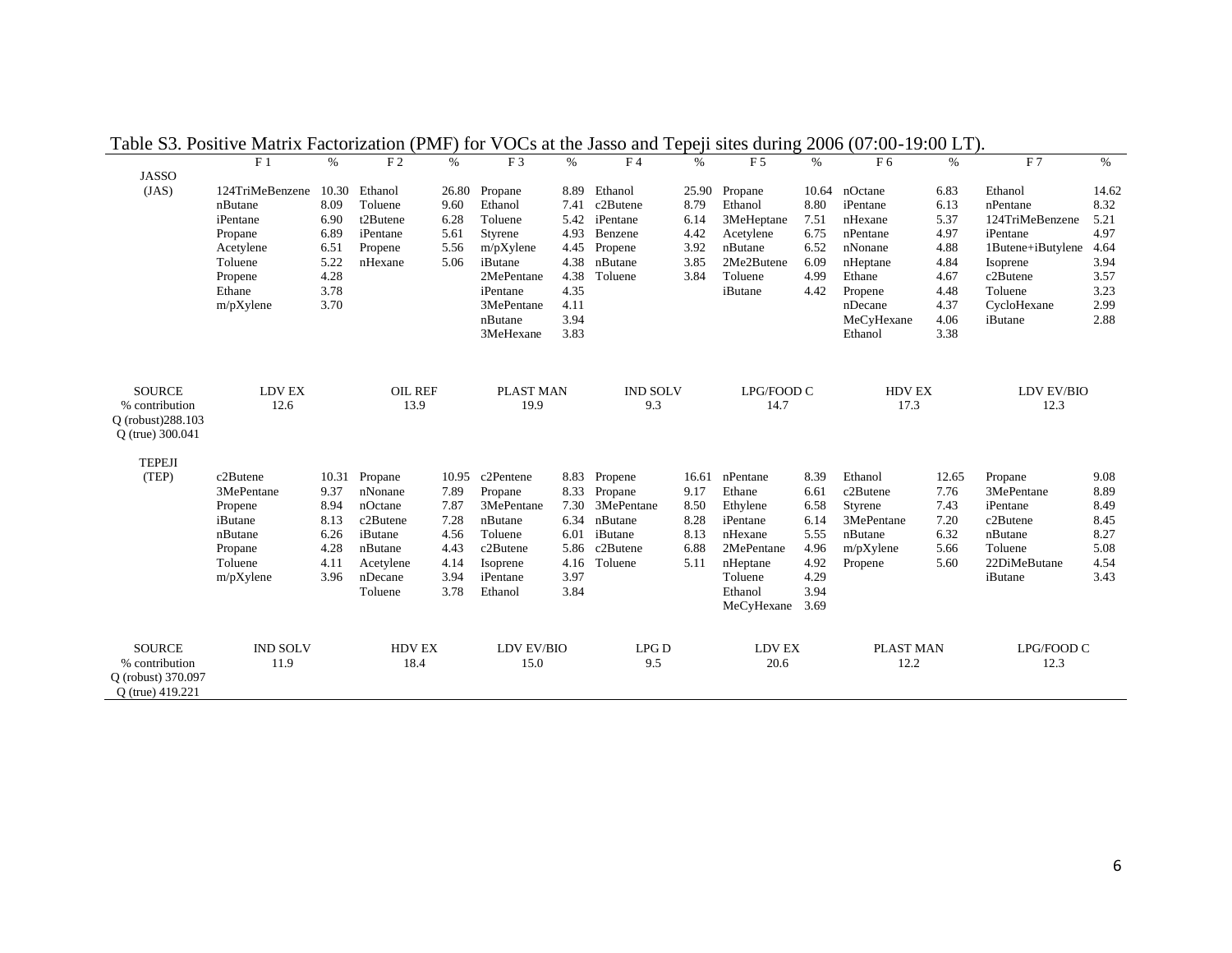|                | F <sub>1</sub>         | $\%$  | F <sub>2</sub>      | $\%$ | F <sub>3</sub>   | $\%$ | F <sub>4</sub>                                     | $\%$ | F <sub>5</sub>  | $\%$ | F <sub>6</sub> | $\%$ |
|----------------|------------------------|-------|---------------------|------|------------------|------|----------------------------------------------------|------|-----------------|------|----------------|------|
| <b>MER</b>     | m-diethylbenz          | 18.09 | C-2-butene          | 4.35 | Propane          | 5.93 | Octane                                             | 5.43 | Propane         | 7.91 | Propane        | 4.77 |
| 2006           | 1,2,3trimetben         | 12.88 | 1-penteno           | 3.99 | Etylene          | 5.29 | 1,3,5-Trimetbenz                                   | 5.20 | Ethylene        | 5.67 | Propylene      | 3.92 |
|                | Toluene                | 3.31  | Propylene           | 3.61 | iPentane         | 5.09 | Styrene                                            | 4.20 | n-butane        | 5.33 | ipropylben     | 3.82 |
|                | Hexane                 | 3.28  | 1-Hexene            | 3.53 | n-butane         | 4.56 | Nonane                                             | 4.16 | 1-Pentene       | 5.03 | Decane         | 3.78 |
|                | Propane                | 2.75  | T-2-Butene          | 3.51 | Toluene          | 4.51 | o-ethyltol                                         | 4.09 | iPentane        | 4.66 | n-Butane       | 3.78 |
|                | 1-pentene              | 2.62  | 1,2,3-Trimetbenz    | 3.34 | Ethane           | 4.22 | m-xylene                                           | 3.97 | Propylene       | 4.44 | 1-pentene      | 3.60 |
|                | Propylene              | 2.50  | Toluene             | 3.31 | ibutane          | 4.20 | 2,3,4-trimethylpent                                | 3.86 | Toluene         | 4.13 | C-2-butene     | 3.51 |
|                | n-butane               | 2.44  | T-2-Pentene         | 3.30 | p-xylene         | 3.89 | Decane                                             | 3.79 | iButane         | 4.11 | Toluene        | 3.49 |
|                | o-xylene               | 2.36  | Propane             | 3.25 | Acethylene       | 3.67 | p-xylene                                           | 3.76 | Ethane          | 4.04 | iButane        | 3.35 |
|                | iPentane               | 2.35  | iButane             | 3.05 | Propylene        | 3.29 | Ethylbenz                                          | 3.33 | Benzene         | 3.90 | o-xylene       | 3.27 |
|                | 2,3-dimetlbut          | 2.18  | p-xylene            | 2.78 | 1-Pentene        | 3.25 | Methylcyclohexa                                    | 3.15 | C-2-Butene      | 3.42 | m-ethyltol     | 3.25 |
|                | p-xylene               | 2.10  | 2,2,4-trimethylpent | 2.71 | C-2-Butene       | 3.12 | Ethane                                             | 3.07 | Acethylene      | 2.68 | p-xylene       | 3.08 |
|                |                        |       | 1-Butene            | 2.65 | Benzene          | 2.99 | 2-Methylhepta                                      | 3.03 |                 |      | Ethylbenz      | 2.88 |
|                |                        |       | Ethylbenz           | 2.60 |                  |      | m-ethyltol                                         | 3.01 |                 |      | Hexane         | 2.71 |
|                |                        |       | 2,3-dimethylpent    | 2.44 |                  |      | Toluene                                            | 2.76 |                 |      | iPentane       | 2.61 |
|                |                        |       | 2,3-dimethylbut     | 2.40 |                  |      |                                                    |      |                 |      | Acethylene     | 2.56 |
|                |                        |       | Hexane              | 2.37 |                  |      |                                                    |      |                 |      |                |      |
| <b>SOURCE</b>  | <b>IND SOLV</b>        |       | LDV EV              |      | LDV EX           |      | HDV EX/PLAST MAN                                   |      | FOOD C          |      | <b>LPG</b>     |      |
| % contribution | 13.79                  |       | 12.90               |      | 24.31            |      | 11.57                                              |      | 18.50           |      | 18.94          |      |
| O (robust)     |                        |       |                     |      |                  |      |                                                    |      |                 |      |                |      |
| 584.273        |                        |       |                     |      |                  |      |                                                    |      |                 |      |                |      |
| $Q$ (true)     |                        |       |                     |      |                  |      |                                                    |      |                 |      |                |      |
| 655.241        |                        |       |                     |      |                  |      |                                                    |      |                 |      |                |      |
| PED            | 1-pentene              | 5.01  | Propane             | 6.69 | 1.2.3-trimetbenz | 6.74 | Propane                                            | 6.85 | Propane         | 5.40 | Propane        | 7.87 |
| 2006           | m-diethylbenz          | 4.84  | Propylene           | 5.23 | 1,3,5-trimetbenz | 5.16 | Propylene                                          | 5.57 | Propylene       | 4.78 | Toluene        | 7.39 |
|                | o-xylene               | 4.05  | Toluene             | 5.00 | iPentane         | 4.80 | Toluene                                            | 5.30 | Ethylene        | 4.34 | Propylene      | 6.63 |
|                | Propane                | 3.97  | Hexane              | 4.97 | ipropylbenz      | 4.61 | n-Butane                                           | 4.51 | Toluene         | 4.07 | C-2-butene     | 6.18 |
|                | Ethylene               | 3.75  | iPentane            | 4.75 | Propane          | 4.40 | C-2-butene                                         | 4.14 | Styrene         | 4.06 | iButane        | 4.96 |
|                | Acethylene             | 3.72  | 1-pentene           | 4.42 | n-propylbenz     | 3.64 | Hexane                                             | 4.10 | iButane         | 4.05 | Acethylene     | 4.95 |
|                | 1,2,4trimetben         | 3.36  | iButane             | 4.22 | 1-pentene        | 3.61 | Acethylene                                         | 3.62 | C-2-butene      | 3.54 | Ethylene       | 4.93 |
|                | o-ethyltol             | 3.31  | 1,3,5-trimetbenz    | 3.74 | Ethylbenz        | 3.58 | iButane                                            | 3.46 | Benzene         |      | 3.15 Ethane    | 4.28 |
|                | Propylene              | 3.27  | n-Butane            | 3.65 | Toluene          | 3.15 | iPentane                                           | 3.41 | Ethane          | 3.14 | Decane         | 3.89 |
|                | 1,3,5trimetben         | 3.16  | p-diethylbenz       | 3.24 | o-xylene         | 2.80 | Ethane                                             | 3.37 | Hexane          | 3.10 | p-xylene       | 3.72 |
|                | Toluene                | 3.05  | 1,2,3-trimetbenz    | 2.77 | Decane           | 2.75 | 2,3-dimethylbut                                    | 3.29 | Acethylene      | 3.04 |                |      |
|                | p-xylene               | 2.90  | 1-Hexene            | 2.75 | Propylene        | 2.74 | Ethylene                                           | 3.03 | 1-pentene       | 2.98 |                |      |
|                | ipropylbenz            | 2.88  | Benzene             | 2.73 | o-ethyltol       | 2.74 | p-xylene                                           | 3.02 | m-xylene        | 2.90 |                |      |
|                | C-2-butene             | 2.82  | Ipropylbenz         | 2.71 | p-xylene         | 2.71 | o-xylene                                           | 2.82 | Ethylbenz       | 2.81 |                |      |
| <b>SOURCE</b>  | ${\rm LDV}$ ${\rm EX}$ |       | IND SOLV/COAT       |      | LDV EV           |      | $\ensuremath{\mathrm{LPG}}\xspace/\mathrm{FOOD}$ C |      | <b>IND ASPH</b> |      | HDV EX         |      |
| % contribution | 18.91                  |       | 14.88               |      | 13.99            |      | 21.43                                              |      | 19.69           |      | 11.09          |      |
| $O$ (robust)   |                        |       |                     |      |                  |      |                                                    |      |                 |      |                |      |
| 662.772        |                        |       |                     |      |                  |      |                                                    |      |                 |      |                |      |
| $Q$ (true)     |                        |       |                     |      |                  |      |                                                    |      |                 |      |                |      |
| 735.918        |                        |       |                     |      |                  |      |                                                    |      |                 |      |                |      |

Table S4. Positive Matrix Factorization (PMF) for VOCs in Mexico City at the Merced (MER) and Pedregal (PED) sites during 2006 (00:00-24:00 LT).  $\overline{\phantom{0}}$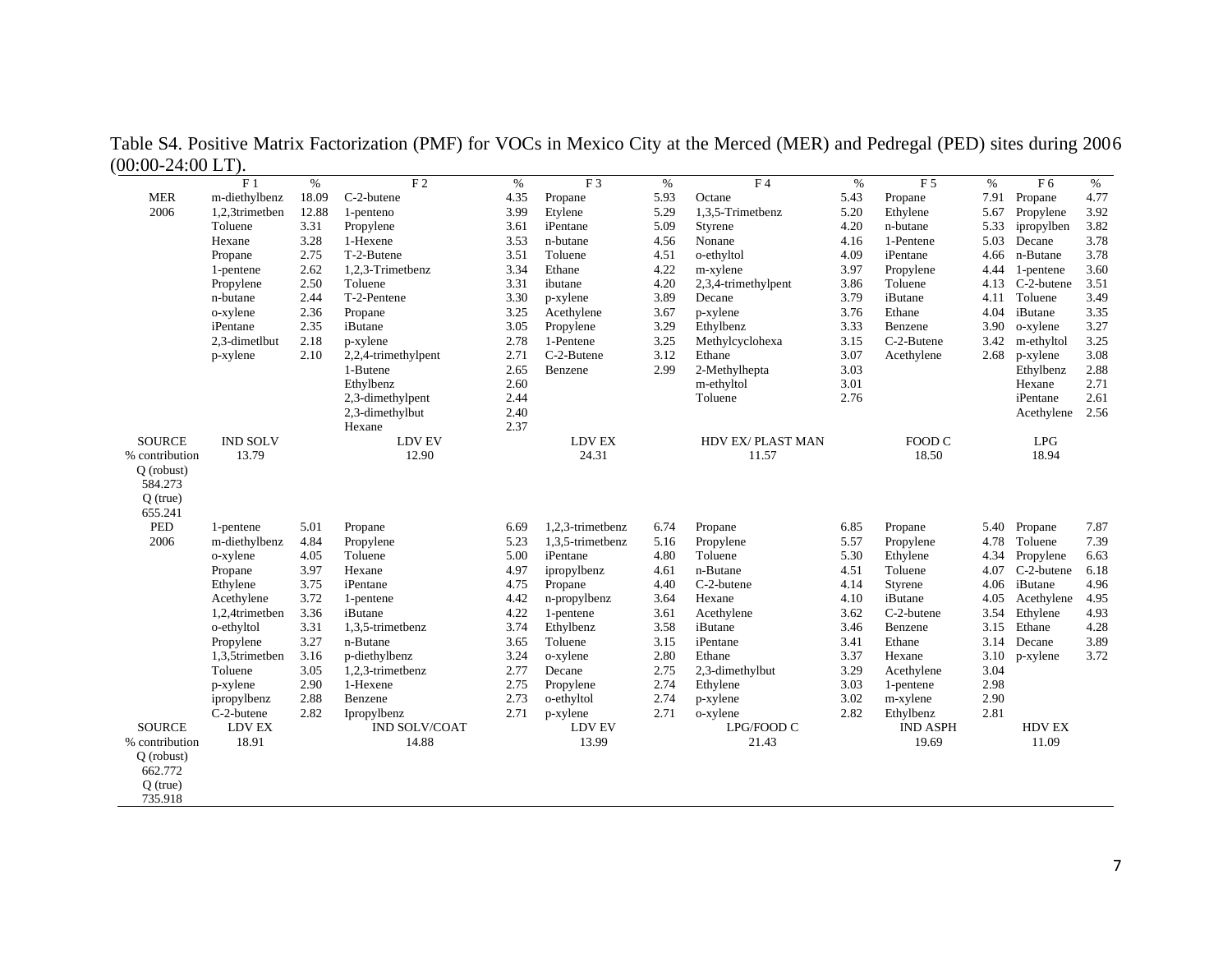| $00.00 \pm 1.00 \pm 1.00$ | F <sub>1</sub>  | $\%$  | F <sub>2</sub>      | $\%$  | F <sub>3</sub>    | $\%$  | F <sub>4</sub>        | $\%$  | F <sub>5</sub>   | $\%$ |
|---------------------------|-----------------|-------|---------------------|-------|-------------------|-------|-----------------------|-------|------------------|------|
| <b>MER</b>                | Propane         | 10.86 | Propane             | 8.58  | Propane           | 12.71 | 1,2,4-trimetilbenceno | 13.76 | Propane          | 7.54 |
| 2012                      | Toluene         | 9.25  | iPentane            | 7.96  | Propylene         | 10.43 | o-xileno              | 8.01  | Toluene          | 7.52 |
|                           | n-Butane        | 8.46  | n-Butane            | 7.89  | n-Butane          | 8.07  | etilbenceno           | 7.24  | Ethylene         | 7.26 |
|                           | Hexane          | 8.37  | iButane             | 6.08  | Ethylene          | 7.95  | m-xileno              | 6.44  | n-Butane         | 7.14 |
|                           | iPentane        | 6.67  | Toluene             | 5.95  | Ethane            | 7.85  | iButane               | 6.36  | Propylene        | 6.87 |
|                           | $1,2,4-$        |       |                     |       |                   |       |                       |       |                  |      |
|                           | trimethylben    |       | Ethane              |       | iPentane          |       | Propane               |       | iPentane         |      |
|                           | z               | 6.29  |                     | 5.91  |                   | 7.61  |                       | 5.95  |                  | 6.70 |
|                           | Propylene       | 6.00  | Ethylene            | 5.61  | Toluene           | 7.08  | Toluene               | 5.83  | Ethane           | 5.71 |
|                           | iButane         | 5.64  | 2,3,4-trimethylpent | 5.05  |                   |       | n-Butane              | 4.47  | Hexane           | 5.54 |
|                           |                 |       |                     |       |                   |       |                       |       | 1-Butene         | 5.04 |
| <b>SOURCE</b>             | LPG/LDV<br>EV   |       | <b>LDV EX</b>       |       | <b>HDV EX</b>     |       | <b>IND SOLV</b>       |       | FOOD C           |      |
| % contribuion             | 17.45           |       | 29.70               |       | 10.96             |       | 17.68                 |       | 24.21            |      |
| $O$ (robust)<br>109.541   |                 |       |                     |       |                   |       |                       |       |                  |      |
| Q (true) 106.101          |                 |       |                     |       |                   |       |                       |       |                  |      |
| PED                       | Toluene         | 8.09  | Propane             | 10.98 | Propane           | 16.10 | Propane               | 10.07 | Propane          | 8.82 |
| 2012                      | Hexane          | 6.82  | iPentane            | 9.16  | n-Butane          | 10.40 | n-Butane              | 8.39  | n-Butane         | 7.88 |
|                           | m-xylene        | 6.45  | Toluene             | 8.30  | Propylene         | 8.64  | Toluene               | 7.41  | iPentane         | 6.52 |
|                           | $2,2,4-$        |       |                     |       |                   |       |                       |       |                  |      |
|                           | trimethylpen    | 6.01  | n-Butane            | 7.82  | Ethane            | 8.01  | Ethylene              | 7.15  | Isoprene         | 6.26 |
|                           | t               |       |                     |       |                   |       |                       |       |                  |      |
|                           | Ethylbenz       | 5.96  | Ethane              | 7.28  | Toluene           | 7.22  | Ethane                | 6.97  | Toluene          | 5.59 |
|                           | o-xylene        | 5.88  | Ethylene            | 7.12  | Ethylene          | 6.61  | Hexane                | 6.96  | iButane          | 5.42 |
|                           | Propane         | 5.88  | 2,2,4-trimethylpent | 6.67  |                   |       | Propylene             | 6.80  | T-2-butene       | 5.08 |
|                           | n-Butane        | 5.59  |                     |       |                   |       |                       |       | C-2-butene       | 5.04 |
|                           | Benzene         | 5.52  |                     |       |                   |       |                       |       | 1,2,4-trimetbenz | 4.54 |
| <b>SOURCE</b>             | <b>IND SOLV</b> |       | LDV EX              |       | <b>LPG/HDV EX</b> |       | FOOD C                |       | LDV EV/BIO       |      |
| % contribution            | 14.80           |       | 15.57               |       | 15.55             |       | 29.29                 |       | 24.79            |      |
| $O$ (robust)              |                 |       |                     |       |                   |       |                       |       |                  |      |
| 138.139                   |                 |       |                     |       |                   |       |                       |       |                  |      |
| $O$ (true)                |                 |       |                     |       |                   |       |                       |       |                  |      |
| 136.244                   |                 |       |                     |       |                   |       |                       |       |                  |      |

Table S5. Positive Matrix Factorization (PMF) for VOCs in Mexico City at the Merced (MER) and Pedregal (PED) sites during 2012 (00:00-24:00 LT). L,